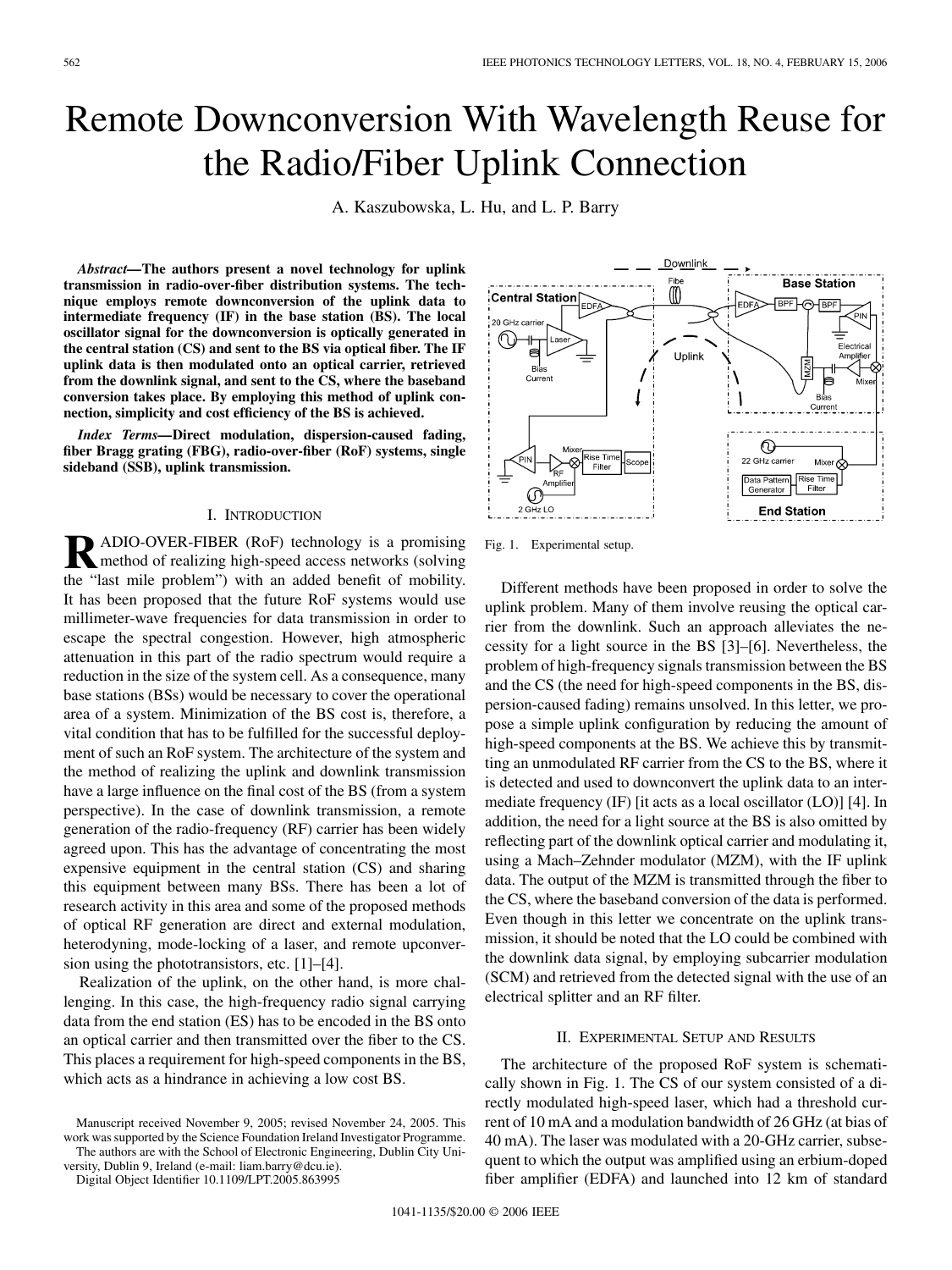

Fig. 2. Optical spectrum: (a) downlink, (b) uplink.

single-mode fiber. The optical power at the input of the fiber was measured to be 4 dBm.

At the BS, the optical signal was amplified once again and filtered using a fiber Bragg grating (FBG). This amplification was necessary due to high insertion loss of the single sideband (SSB) filter (7 dB) and the low responsivity of the photodiode used for uplink signal detection. If these limitations were overcome, the EDFA at the BS would not be necessary. The FBG placed in the BS fulfils two tasks: first, it may act as a demultiplexer in a wavelength-division-multiplexing RoF system. Second, it converts the incoming double sideband (DSB) signal to the SSB format (avoids dispersion-caused fading of the RF signal). Part of the optical carrier was then reflected using a very narrow-band FBG (3-dB bandwidth of 0.08 nm and 60% reflectivity) in conjunction with an optical circulator. The rest of the signal [see Fig. 2(a)] was detected using a high-speed photodiode (optical power falling on the detector was 1.6 dBm) in order to retrieve the 20-GHz signal sent from CS, which was then used to downconvert the data from the ES. The uplink data was a 150-Mb/s pseudorandom bit sequence, generated by an Anritsu pulse pattern generator, upconverted to 22 GHz. In reality, a high-speed electrical amplifier would be required after the receiving antenna in order to boost the power of the incoming signal (we did not use the amplifier since there was no physical radio link in our setup).

After mixing the uplink signal with the LO, the resulting IF data signal (on a 2-GHz carrier) was intensified using an electrical amplifier and used to externally modulate the reflected optical carrier. The output of the MZM was then launched into the fiber and sent to the CS [see Fig. 2(b)]. In order to verify the influence of the propagation of the downlink and uplink signals on the same wavelength and over the same fiber, two system configurations were used. First, the downlink signal was sent using Fiber 1 and uplink using Fiber 2. Second, both signals were sent over the same fiber (Fiber 1). At the CS, the uplink signal was detected using a low-speed (3 GHz) photodiode. After electrical amplification, the uplink data was downconverted to baseband using a mixer and a 2-GHz signal from an LO. After filtering out the undesired components, the data was displayed using an oscilloscope in order to verify the quality of the signal.

The measured BER versus received optical power is shown in Fig. 3. The performance of the system was verified for three different system configurations: 1) back-to-back [no fiber transmission (diamonds)], 2) two separate fiber reels for uplink and downlink signals (squares), and 3) both signals sent over the



Fig. 3. BER versus received optical power.



Fig. 4. (a) Eye diagram for back-to-back case; (b) eye diagram for system with Fig. 4. (a) Eye diagram for back-to-back case; (b) eye diagram for single-fiber reel optical (power falling on the detector  $-8.8$  dBm).

same fiber (triangles). It can be seen that there is less than 0.5-dB power penalty between Cases 1 and 2 (at BER of  $10^{-9}$ ). Transmitting the uplink and downlink signal over the same fiber degrades the system performance by a further 2 dB. This could be caused by the nonlinear fiber effects or the interference from the downlink signal through the BS coupler. The eye diagrams for Cases 1 and 3 with a power of  $-8.8$  dBm falling on the detector are shown in Fig. 4(a) and (b), respectively.

### III. CONCLUSION

The results presented above prove that remote downconversion with wavelength reuse is a feasible technique that could be used for the realization of the uplink connection in an RoF system. Downconversion of the uplink data to IF at the BS eliminates the requirement for high-speed external modulators or high-speed laser diodes that might be necessary if other architectures are implemented [\[4\]](#page-2-0), [[6\]](#page-2-0). The IF modulation also allows the transmission of many RF channels simultaneously using the same light source (using SCM) as well as the transmission of a DSB signal without it being exposed to dispersion-caused fading. Therefore, we do not need any optical filtration to convert the signal to SSB format. This not only reduces the amount of hardware required but also doubles the optical power available for transmission (in comparison to SSB format).

The need for a light source at the BS is avoided by reusing the optical carrier from the downlink as proposed in [\[4](#page-2-0)]–[[6\]](#page-2-0). Nevertheless, because we transmit the uplink and downlink signals using different RF frequency, our method allows the simultaneous transmission of the signals in both directions using the same wavelength and fiber (RF modulated carrier for downlink and IF modulated for uplink). This increases the spectral efficiency of the system by up to 100% in comparison with a system